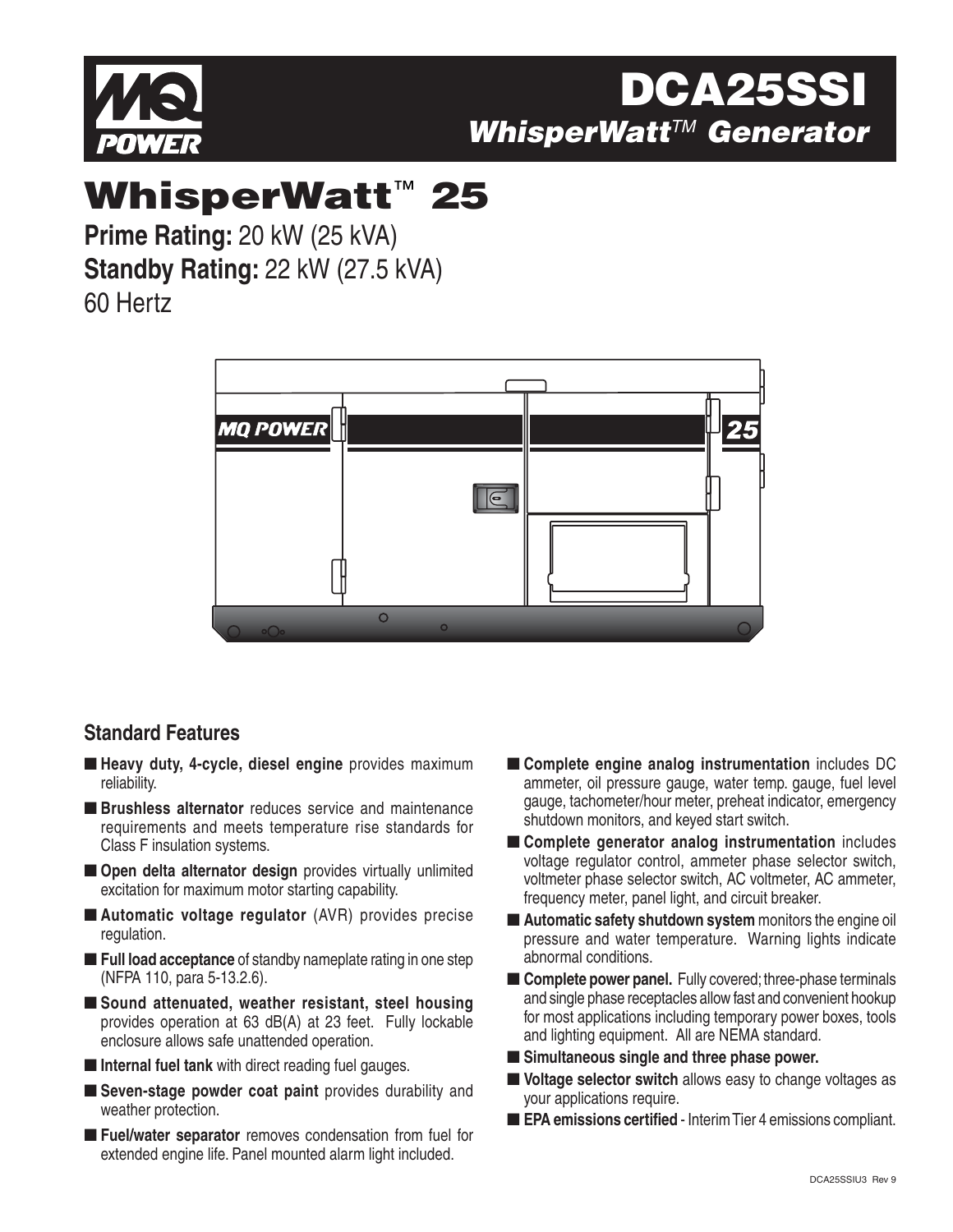

# **DCA25SSI WhisperWatt™ Generator**

## **Specifications**

| <b>Generator Specifications</b>                     |                                                                    |  |
|-----------------------------------------------------|--------------------------------------------------------------------|--|
| Design                                              | Revolving field, Self-ventilated<br>Drip-proof, Single bearing     |  |
| No. of Poles                                        | 4-pole                                                             |  |
| Excitation                                          | <b>Brushless with AVR</b>                                          |  |
| <b>Standby Output</b>                               | 22 KW (27.5 KVA)                                                   |  |
| Prime Output                                        | 20 KW (25 KVA)                                                     |  |
| Generator RPM                                       | 1800                                                               |  |
| Voltage $-30$                                       | 208, 220, 240, 416, 440, 480V Switchable                           |  |
| Voltage $-10$                                       | 120, 127, 139, 240, 254, 277V Switchable                           |  |
| <b>Armature Connection</b>                          | Star with neutral / Zig Zag                                        |  |
| <b>Voltage Regulation</b><br>(No load to full load) | ±0.5%                                                              |  |
| Power Factor                                        | 0.8                                                                |  |
| Frequency                                           | 60 Hz                                                              |  |
| Frequency Regulation:<br>No Load to Full Load       | 3-5% under varying loads from no load to<br>100% rated Load        |  |
| Frequency Regulation:<br><b>Steady State</b>        | 0.5% of mean value for constant loads<br>from no load to full load |  |
| Insulation                                          | Class F                                                            |  |
| Sound Level dB(A)<br>Full load at 23 feet           | 63                                                                 |  |

| <b>Cooling System</b>                  |                           |
|----------------------------------------|---------------------------|
| Fan Load                               | 0.4 hp (0.3 kW)           |
| Coolant Capacity (with radiator)       | 1.74 gallons (6.6 liters) |
| Coolant Flow Rate (per minute)         | 15.6 gallons (59 liters)  |
| Heat Rejection to Coolant (per minute) | 862 Btu (0.91 MJ)         |
| Heat Rejection to Room (per minute)    | 209 Btu (0.22 MJ)         |
| Maximum Coolant Friction Head          | 3.1 psi (21.6 kPa)        |
| Maximum Coolant Static Head            | 21 feet (6.4 meters)      |
| Ambient Temperature Rating             | 104°F (40°C)              |

| Air                             |                                          |
|---------------------------------|------------------------------------------|
| Combustion Air                  | 56 cfm $(1.6 \text{ m}^3/\text{min})$    |
| Maximum Air Cleaner Restriction | 24.9 in. H <sub>2</sub> O (6.2 kPa)      |
| Alternator Cooling Air          | 388 cfm (11.0 m <sup>3</sup> /min)       |
| Radiator Cooling Air            | 1271 cfm $(36.0 \text{ m}^3/\text{min})$ |
|                                 |                                          |

| <b>Exhaust System</b> |                                        |
|-----------------------|----------------------------------------|
| Gas Flow (full load)  | 152 cfm $(4.3 \text{ m}^3/\text{min})$ |
| Gas Temperature       | 1004°F (540°C)                         |
| Maximum Back Pressure | 28.0 in.H <sub>2</sub> O (7.0 kPa)     |

| Amperage                           |                     |
|------------------------------------|---------------------|
| <b>Rated Voltage</b>               | <b>Maximum Amps</b> |
| 1Ø 120 Volt                        | 55.6 Amps (4 wire)  |
| 1Ø 240 Volt                        | 27.8 Amps (4 wire)  |
| 30 240 Volt                        | 60 Amps             |
| 30 480 Volt                        | 30 Amps             |
| Main Line Circuit Breaker Rating   | 60 Amps             |
| Over Current Releay Trip Set Point | 30 Amps             |

#### **Warranty\***

#### **Isuzu Engine**

12 months from date of purchase with unlimited hours or 24 months from date of purchase with 2000 hours (whichever occurs first).

#### **Generator**

24 months from date of purchase or 2000 hours (whichever occurs first).

#### **Trailer**

12 months excluding normal wear items.

\*Refer to the express written, one-year limited warranty sheet for additional information.

Generator is not intended for use in enclosed areas or where free flow of air is restricted. Backfeed to a utility system can cause electrocution and/or property damage. Do not connect to any building's electrical system except through an approved device.

**Specifications are subject to change without notice.**

| <b>Engine Specifications</b> |                                            |  |
|------------------------------|--------------------------------------------|--|
| Make / Model                 | Isuzu / BV-4LE2                            |  |
| Emissions                    | <b>EPA Interim Tier 4 Certified</b>        |  |
| <b>Starting System</b>       | Electric                                   |  |
| Design                       | 4-cycle, Water cooled,<br>Direct injection |  |
| Displacement                 | 133.0 in <sup>3</sup> (2179 cc)            |  |
| No. cylinders                | 4                                          |  |
| Bore x Stroke (mm)           | 85 x 96                                    |  |
| Gross Engine Power Output    | 34.3 bhp (25.5 kW)                         |  |
| BMEP                         | 100 psi (691 kPa)                          |  |
| Piston Speed                 | 1134 ft/min (5.76 m/s)                     |  |
| <b>Compression Ratio</b>     | 18.0 : 1                                   |  |
| <b>Engine Speed</b>          | 1800 rpm                                   |  |
| Overspeed Limit              | 2100 rpm                                   |  |
| Oil Capacity                 | 2.25 gallons (8.5 liters)                  |  |
| Battery                      | 12V 53Ah x 1                               |  |

| <b>Fuel System</b>                                  |                            |     |
|-----------------------------------------------------|----------------------------|-----|
| Maximum Fuel Flow (per hour)                        | 3.7 gallons (14.0 liters)  |     |
| 8.66 in. (220 mm)<br>Maximum Inlet Restriction (Hg) |                            |     |
| Fuel Tank Capacity                                  | 17.0 gallons (65.0 liters) |     |
| <b>Fuel Consumption</b>                             | gph                        | lph |
| At full load                                        | 1.66                       | 6.3 |
| At 3/4 load                                         | 1.21                       | 4.6 |
| At 1/2 load                                         | 0.85                       | 3.2 |
| At $1/4$ load                                       | 0.58                       | 22  |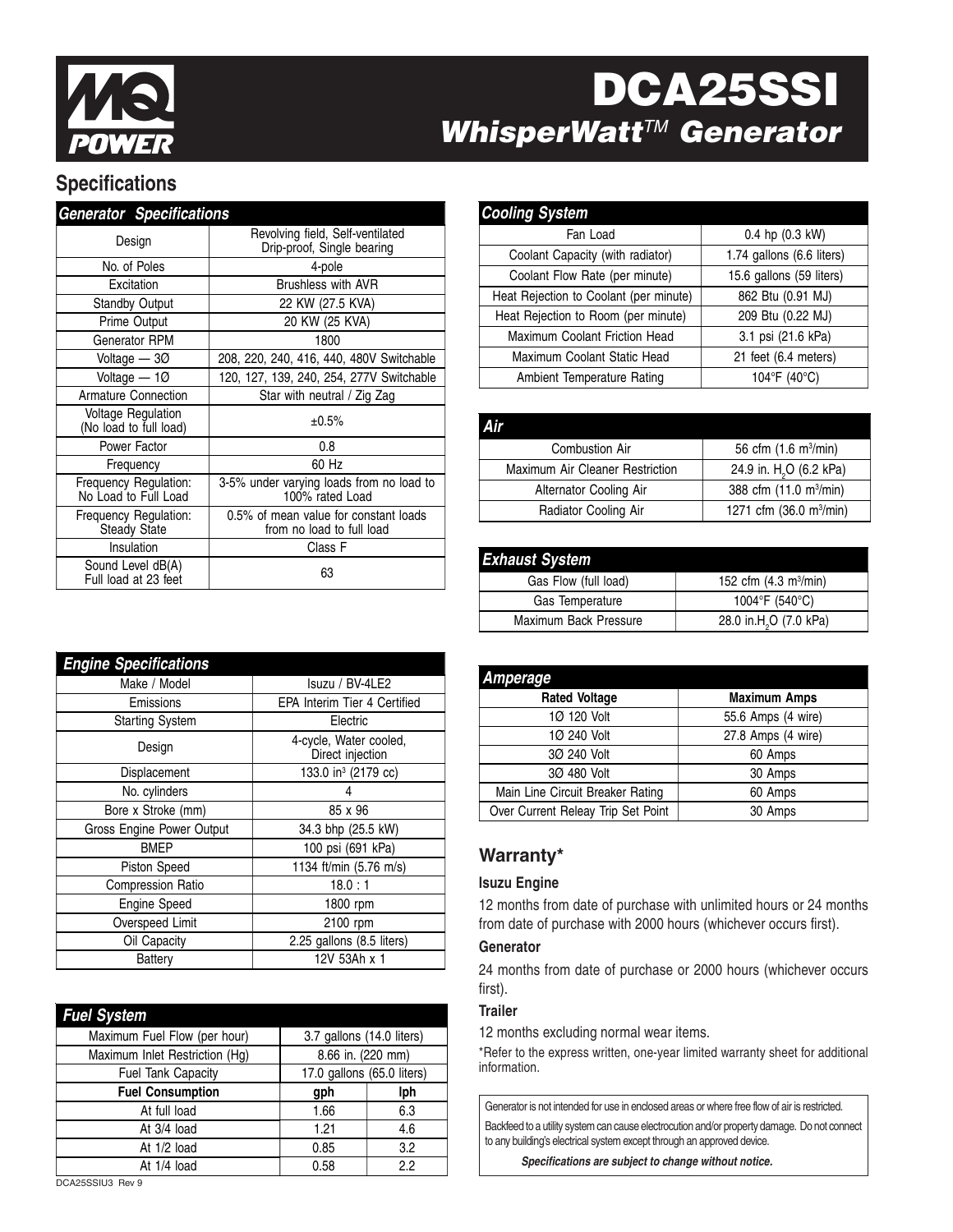

# **DCA25S WhisperWatt**TM **Generator**



### **Generator Output Panel**



#### **Optional Generator Features**

- ❑ **Electronic Governor Control (Crystal Sync)** maintains frequency to within ±0.25% from no load to full load.
- ❑ **Battery Charger** provides fully automatic and self-adjusting charging to the generator's battery system.
- ❑ **Special Batteries** long life batteries provide extra engine cranking power.
- ❑ **Low Coolant Level Shutdown** provides protection from critically low coolant levels. Includes control panel warning light.
- ❑ **Jacket Water Heater** for easy starting in cold weather climates.
- ❑ **Spring Isolators** provides extra vibration protection for standby applications.
- ❑ **Trailer Mounted Package** highway legal trailer with electric or surge brakes with single axle or tandem axle configuration.

## **Optional Control Features**

- ❑ **Emergency Stop Switch.**
- ❑ **Audible Alarm** alerts operator of abnormal conditions.
- ❑ **Automatic Start / Stop Control** automatically starts the generator set during a commercial power failure when used in conjunction with a transfer switch.

## **Optional Fuel Cell Features**

- ❑ **Trailer fuel tank** a second fuel cell located in the trailer allows for extended run time.
- ❑ **Sub-base fuel cells (single wall)** Additional fuel cell for extended runtime operation.
	- ❑ 12 hours of minimum run time.
	- ❑ 24 hours of minimum run time.
- ❑ **Sub-base fuel cells (double wall)** Additional fuel cell for extended runtime operation. Contains a leak sensor, low fuel level switch, and a secondary containment tank. UL142 listed.
	- ❑ 12 hours of minimum run time.
	- ❑ 24 hours of minimum run time.

### **Optional Distribution Devices**

- ❑ **Pin & Sleeve Connectors.**
- ❑ **AC Output Cable.**